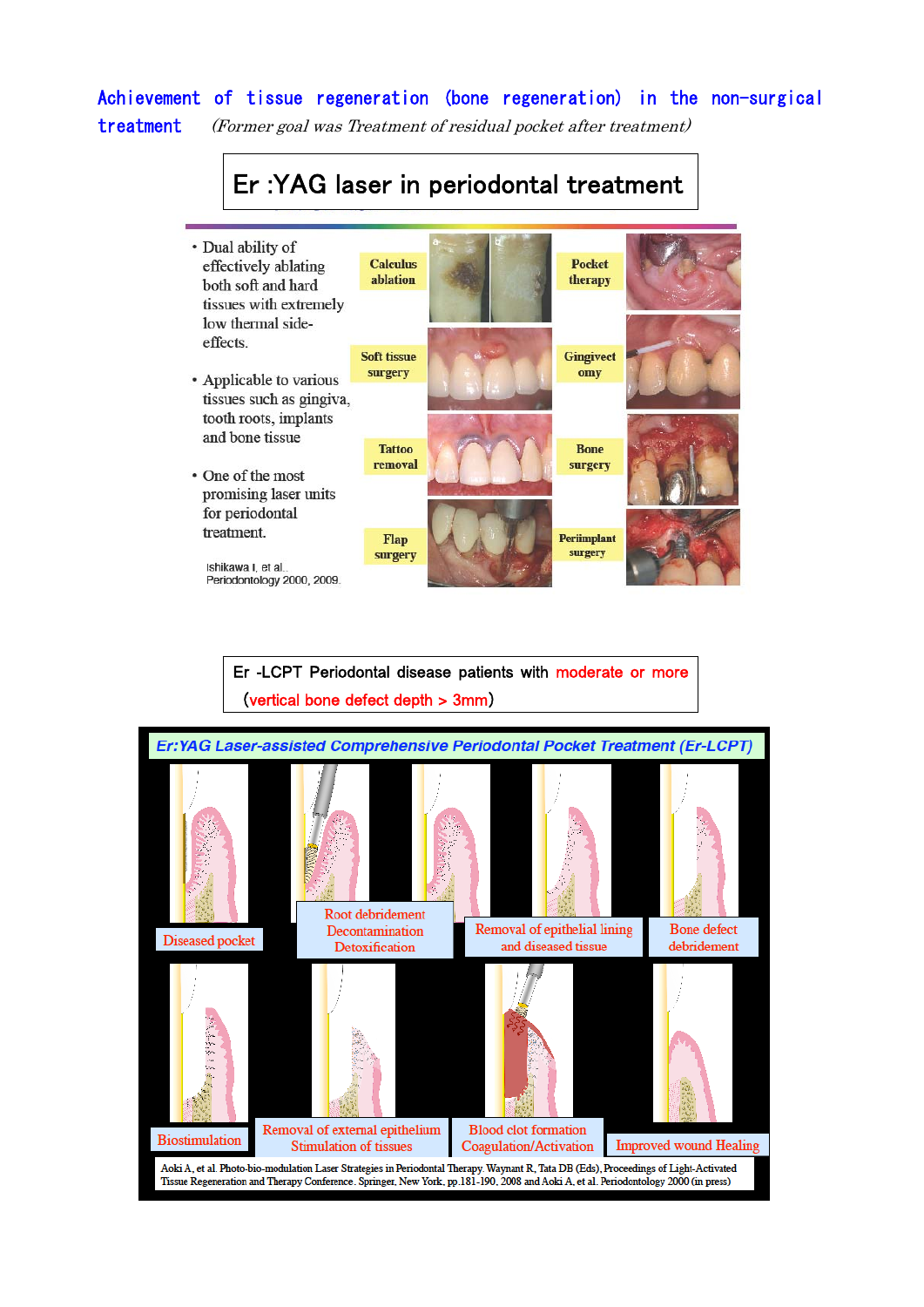# Er-LCPT

### **Recurrence periodontal**



**Before** 

- Pocket depth at mesial site:  $8$  mm  $\bullet$  BOP:  $(+)$ 



Before • Pocket depth at mesial site:  $8 \text{ mm}$ <br>• BOP:  $(+)$ 



Irradiation • 40 mJ/pulse, C600F and C400F<br>
(Panel 70 mJ, ED 14.2-17.7 J/cm<sup>2</sup>/pulse)<br>
• Curved tip with a flat and rounfend<br>
• Nater spray<br>
• Local anesthesia



Before - Pocket depth at mesial site: 8 mm<br> - BOP:  $(\boldsymbol{+})$ 



ŧ

Immediately after



**Before** - Pocket depth at mesial site:  $8$  mm - BOP:  $\left( +\right)$ 



È

3 months • Pocket depth at mesial site:  $3 \text{ mm}$  $\bullet$  BOP: (-)

### Severe periodontal pocket



 $\cdot$  58 Y. Male<br>  $\cdot$  PD at DB site: 11-13 mm<br>  $\cdot$  BOP:  $(+)$ 



Severe periodontal pocket (Er-LCPT)



**Before** • 58 Y. Male<br>• PD at DB site: 11-13 mm<br>• BOP: (+)



**Blood clot coagulation**  $\bullet$  40  $\sim$  50 mJ/pulse<br>
(Panel 80 mJ, ED 14.2-17.7 J/cm<sup>2</sup>/pulse)<br>  $\bullet$  Curved tip with a round end (600 $\mu$ )<br>  $\bullet$  Water spray (-)<br>  $\bullet$  Local anesthesia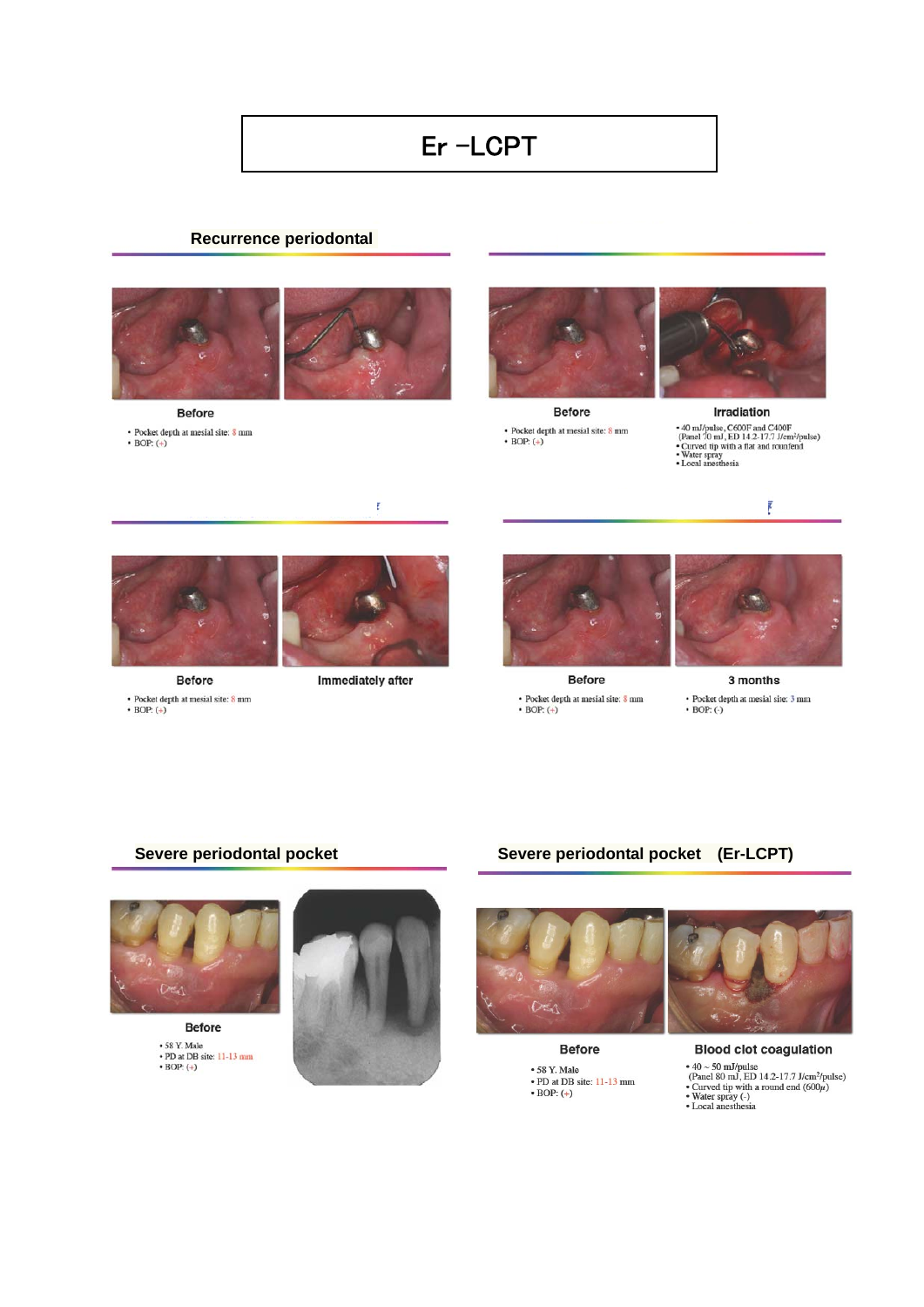### **Severe periodontal pocket (Er-LCPT) Severe periodontal pocket (Er-LCPT)**



**Before**  $\cdot$  58 Y. Male<br> $\cdot$  PD at DB site: 11-13 mm<br> $\cdot$  BOP:  $(+)$ 



Before (Feb 2008) • 58 Y. Male • PD at DB site: 11-13 mm  $\bullet$  BOP:  $(+)$ 



 $\rightarrow$  Root coverage procedure

# **Periodontal Pocket Treatment With Er-LCPT**



Before (Feb 2008)

• PD at DB site: 11-13 mm  $\bullet$  BOP:  $(+)$ 



3Y5M (Jul 2011) PD  $3$  mm, BOP  $(-)$ 

### **Advantages**

- ① Alternatively, the new auxiliary means of periodontal pocket treatment
- ② Improve the quality and speed of treatment in combination with mechanical treatment of conventional
- ③ Decontamination, detoxification, thorough of the diseased tissue curettage, activation of peripheral tissue cells
- ④ The affected area can be treated close to the surgical procedure in flap-less condition
- ⑤ Treatment and maintenance of the remaining pocket in pinpoint